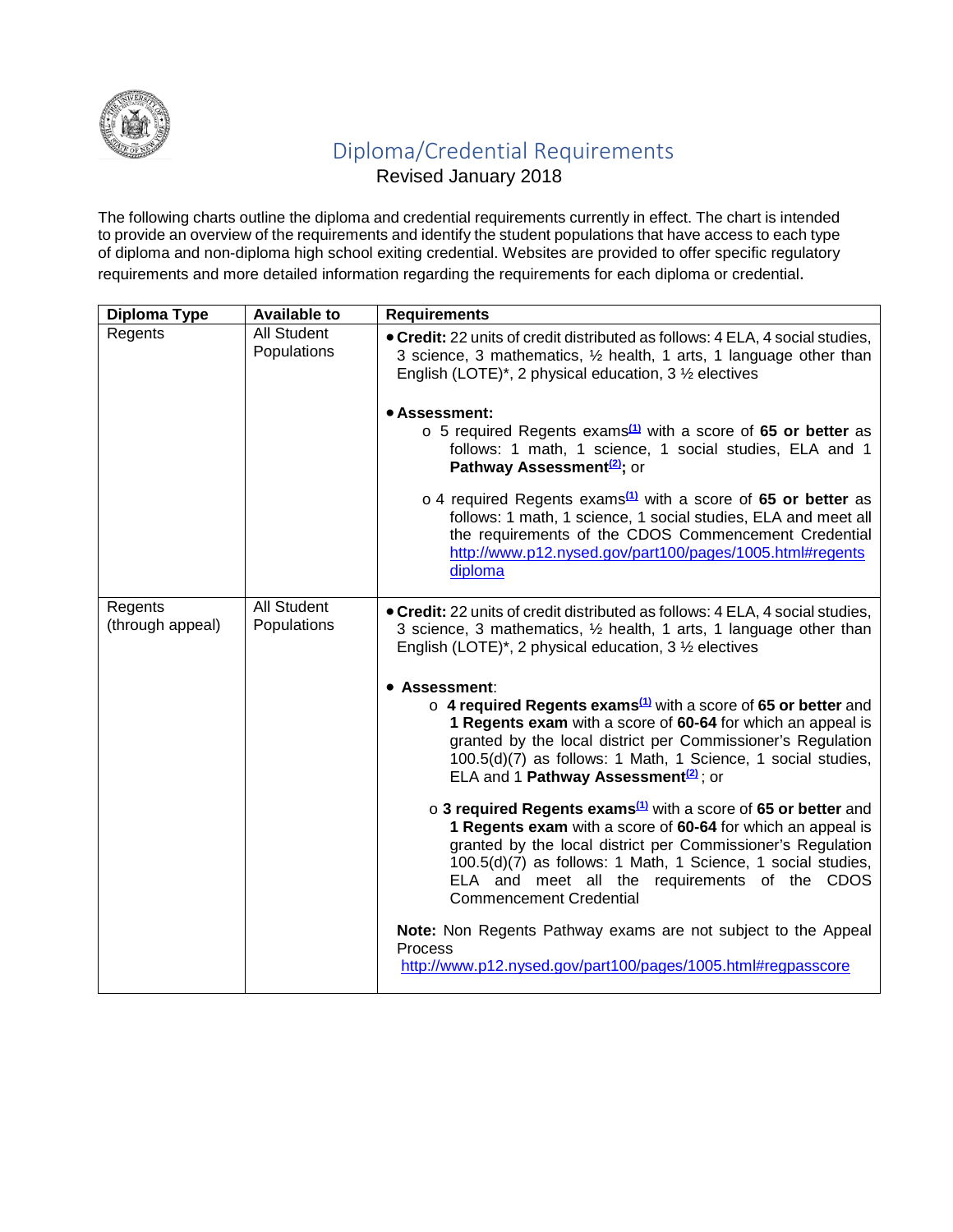| Regents with<br><b>Honors</b>                                                                                  | All Student<br>Populations        | • Credit: 22 units of credit distributed as follows: 4 ELA, 4 social studies,<br>3 science, 3 mathematics, 1/2 health, 1 arts, 1 language other than<br>English (LOTE)*, 2 physical education, $3\frac{1}{2}$ electives                                                                                                                                                                                                                                                                                                                         |
|----------------------------------------------------------------------------------------------------------------|-----------------------------------|-------------------------------------------------------------------------------------------------------------------------------------------------------------------------------------------------------------------------------------------------------------------------------------------------------------------------------------------------------------------------------------------------------------------------------------------------------------------------------------------------------------------------------------------------|
|                                                                                                                |                                   | • Assessment: 5 required Regents exams <sup>(1)</sup> with a computed average<br>score of 90 or better as follows: 1 math, 1 science, 1 social studies,<br>ELA and either 1 Pathway Assessment <sup>(2)</sup> or meet all the<br>requirements of the CDOS Commencement Credential (no more than<br>2 Department approved alternatives may be substituted and will not<br>count in the computed average)                                                                                                                                         |
|                                                                                                                |                                   | http://www.p12.nysed.gov/part100/pages/1005.html#diplomaHonors                                                                                                                                                                                                                                                                                                                                                                                                                                                                                  |
| Regents with<br><b>Advanced</b><br><b>Designation</b>                                                          | All Student<br>Populations        | • Credit: 22 units of credit distributed as follows: 4 ELA, 4 social studies,<br>3 science, 3 mathematics, 1/2 health, 1 arts, 1 language other than<br>English (LOTE)*, 2 physical education, $3\frac{1}{2}$ electives. In addition, a<br>student must earn an additional 2 units of credit in LOTE** or a 5 unit<br>sequence in the Arts or CTE. These credits can be included in the 22<br>required credits.<br>Assessment: Students may meet the assessment requirements in<br>order to earn a Regents Diploma with Advanced Designation by |
|                                                                                                                |                                   | passing any one of the following combinations of Regents<br>examinations and/or Department approved alternatives if applicable:                                                                                                                                                                                                                                                                                                                                                                                                                 |
|                                                                                                                |                                   | a. Traditional Combination: ELA, Global History and<br>Geography, US History and Government, 3 mathematics,<br>2 science, 1 must be life science and 1 must be physical<br>$science) = 8$ Assessments                                                                                                                                                                                                                                                                                                                                           |
|                                                                                                                |                                   | b. Pathway <sup>(2)</sup> Combination (other than STEM): ELA, 1<br>social studies, 3 mathematics, 2 science (1 must be life<br>science and 1 must be physical science), and either 1<br>Pathway (other than science or mathematics) or meet the<br>requirements for the CDOS Commencement Credential<br>$= 7$ or 8 Assessments                                                                                                                                                                                                                  |
|                                                                                                                |                                   | c. STEM (Mathematics) Pathway <sup>(2)</sup> Combination: ELA, 1<br>social studies 4 mathematics, 2 science (1 must be life<br>science and 1 must be physical science) = $8$ Assessments                                                                                                                                                                                                                                                                                                                                                        |
|                                                                                                                |                                   | d. STEM (Science) Pathway <sup>(2)</sup> Combination: ELA, 1 social<br>studies, 3 mathematics, 3 science (1 must be life science<br>and 1 must be physical science) = $8$ Assessments                                                                                                                                                                                                                                                                                                                                                           |
|                                                                                                                |                                   | In addition, a student must pass either a locally developed Checkpoint<br>B LOTE* examination or complete a 5 unit sequence in the Arts or<br>CTE.                                                                                                                                                                                                                                                                                                                                                                                              |
|                                                                                                                |                                   | http://www.p12.nysed.gov/part100/pages/1005.html#regentsAD                                                                                                                                                                                                                                                                                                                                                                                                                                                                                      |
| Regents with<br><b>Advanced</b><br><b>Designation with</b><br>an annotation that<br>denotes Mastery<br>in Math | <b>All Student</b><br>Populations | • Credit: 22 units of credit distributed as follows: 4 ELA, 4 social studies,<br>3 science, 3 mathematics, 1/2 health, 1 arts, 1 language other than<br>English (LOTE)*, 2 physical education, $3\frac{1}{2}$ electives. In addition, a<br>student must earn an additional 2 units of credit in LOTE** or a 5 unit<br>sequence in the Arts or CTE. These credits can be included in the 22<br>required credits.                                                                                                                                 |
|                                                                                                                |                                   | • Assessment: Meets all assessment requirements for the Regents<br>diploma with advanced designation (see above) and, in addition,<br>scores 85 or better on each of 3 Regents examinations in<br>mathematics<br>See 100.5(b)(7)(x)<br>http://www.p12.nysed.gov/part100/pages/1005.html#regentsAD                                                                                                                                                                                                                                               |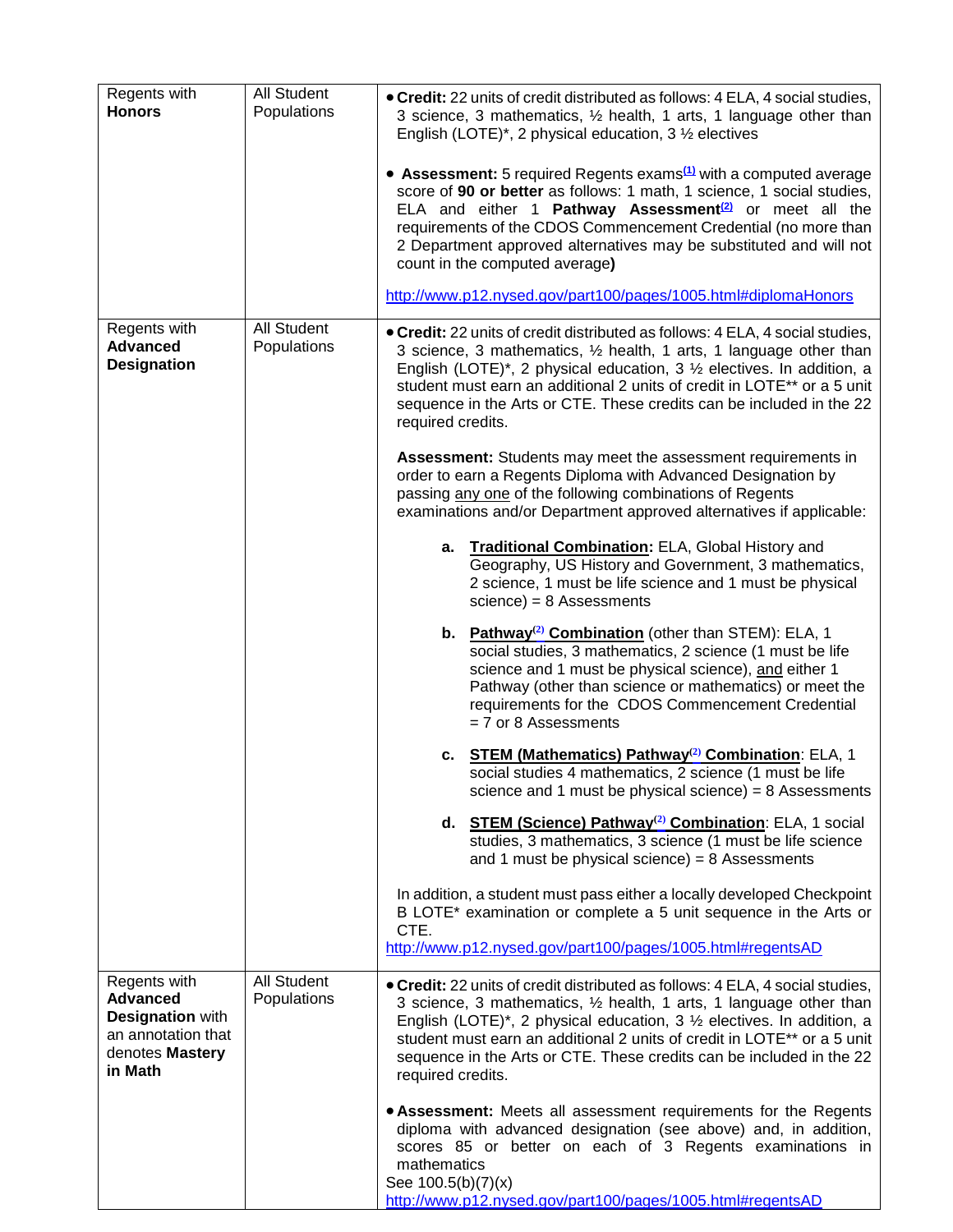| Regents with<br><b>Advanced</b><br><b>Designation with</b><br>an annotation that<br>denotes Mastery<br>in Science | <b>All Student</b><br>Populations | • Credit: 22 units of credit distributed as follows: 4 ELA, 4 social studies,<br>3 science, 3 mathematics, 1/2 health, 1 arts, 1 language other than<br>English (LOTE)*, 2 physical education, 3 $\frac{1}{2}$ electives. In addition, a<br>student must earn an additional 2 units of credit in LOTE** or a 5 unit<br>sequence in the Arts or CTE. These credits can be included in the 22<br>required credits.<br>• Assessment: Meets all assessment requirements for the Regents<br>diploma with advanced designation (see above) and, in addition,<br>scores 85 or better on each of 3 Regents examinations in science<br>See 100.5(b)(7)(x)<br>http://www.p12.nysed.gov/part100/pages/1005.html#regentsAD                                                                                                                                                                                                                                                                                                                                                                                                                         |
|-------------------------------------------------------------------------------------------------------------------|-----------------------------------|----------------------------------------------------------------------------------------------------------------------------------------------------------------------------------------------------------------------------------------------------------------------------------------------------------------------------------------------------------------------------------------------------------------------------------------------------------------------------------------------------------------------------------------------------------------------------------------------------------------------------------------------------------------------------------------------------------------------------------------------------------------------------------------------------------------------------------------------------------------------------------------------------------------------------------------------------------------------------------------------------------------------------------------------------------------------------------------------------------------------------------------|
| Regents with<br><b>Advanced</b><br><b>Designation with</b><br><b>Honors</b>                                       | <b>All Student</b><br>Populations | • Credit: 22 units of credit distributed as follows: 4 ELA, 4 social studies,<br>3 science, 3 mathematics, 1/2 health, 1 arts, 1 language other than<br>English (LOTE)*, 2 physical education, $3\frac{1}{2}$ electives. In addition, a<br>student must earn an additional 2 units of credit in LOTE** or a 5 unit<br>sequence in the Arts or CTE. These credits can be included in the 22<br>required credits.<br>• Assessment: Meets all assessment requirements for the Regents<br>diploma with advanced designation (see above) with a computed<br>average score of 90 or better (no more than 2 Department approved<br>alternatives may be substituted and will not count in the computed<br>average)<br>Note: The locally developed Checkpoint B LOTE* examination is not<br>included in the computed average<br>http://www.p12.nysed.gov/part100/pages/1005.html#diplomaHonors                                                                                                                                                                                                                                                  |
| Local Diploma<br>(through Appeal)                                                                                 | <b>All Student</b><br>Populations | • Credit: 22 units of credit distributed as follows: 4 ELA, 4 social studies,<br>3 science, 3 mathematics, 1/2 health, 1 arts, 1 language other than<br>English (LOTE)*, 2 physical education, $3\frac{1}{2}$ electives.<br>• Assessment:<br>3 required Regents exams with a score of 65 or better<br>O<br>and 2 Regents exams with a score of 60-64 for which<br>an appeal is granted by the local district per<br>Commissioner's Regulation 100.5(d)(7) as follows: 1<br>Math, 1 Science, 1 Social Studies, ELA, and 1<br>Pathway Assessment <sup>(2)</sup> ; or<br>2 required Regents exams with a score of 65 or better<br>$\circ$<br>and 2 Regents exams with a score of 60-64 for which<br>an appeal is granted by the local district per<br>Commissioner's Regulation 100.5(d)(7) as follows: 1<br>Math, 1 Science, 1 Social Studies, ELA, and meet all<br>the requirements for the CDOS Commencement<br>Credential<br>Note: Non Regents Pathway exams are not subject to the Appeal<br>process.<br>http://www.p12.nysed.gov/part100/pages/1005.html#regpasscore<br>http://www.p12.nysed.gov/ciai/gradreq/CurrentAppealForm.pdf |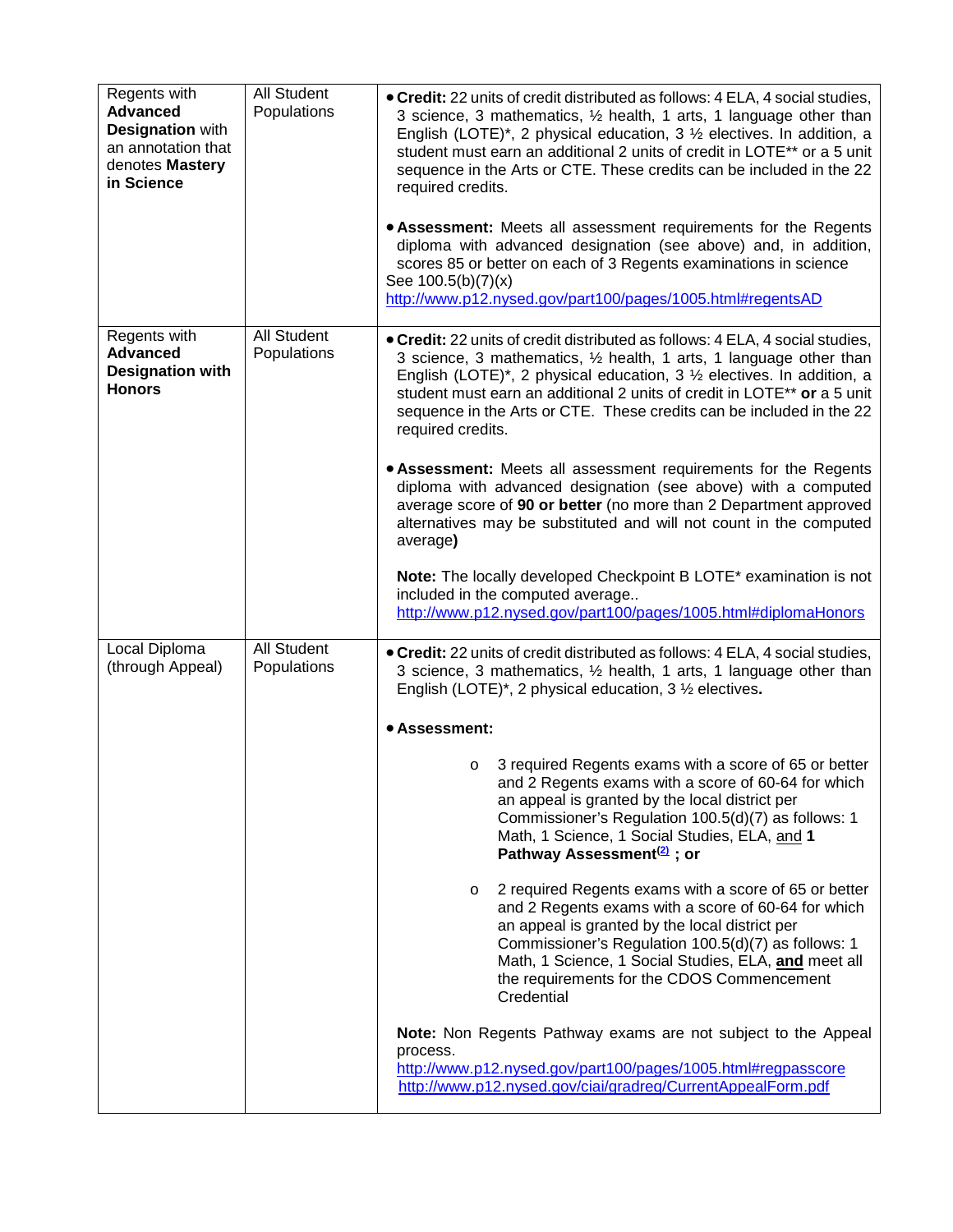| Local <sup>(3)</sup> | Students with<br>disabilities with<br>an individualized<br>education<br>program (IEP)<br>or if included on<br>the student's<br>Section 504<br>Accommodation<br>Plan | • Credit: 22 units of credit distributed as follows: 4 ELA, 4 social studies,<br>3 science, 3 mathematics, 1/2 health, 1 arts, 1 language other than<br>English (LOTE)*, 2 physical education, $3\frac{1}{2}$ electives.<br>• Assessment:<br>a. Low Pass Safety Net Option: 5 required Regents exams<br>with a score of 55 or better as follows: 1 math, 1 science, 1<br>social studies, ELA and either 1 Pathway Assessment <sup>(2)</sup> ,<br>or meet all the requirements of the CDOS Commencement<br>Credential<br>http://www.p12.nysed.gov/part100/pages/1005.html#assess<br>ment; or                                                                  |
|----------------------|---------------------------------------------------------------------------------------------------------------------------------------------------------------------|--------------------------------------------------------------------------------------------------------------------------------------------------------------------------------------------------------------------------------------------------------------------------------------------------------------------------------------------------------------------------------------------------------------------------------------------------------------------------------------------------------------------------------------------------------------------------------------------------------------------------------------------------------------|
|                      |                                                                                                                                                                     | b. Low Pass Safety Net and Appeal:<br>3 required Regents exams with a score of 55 or<br>I.<br>better and 2 Regents exams with a score of 52-54<br>for which an appeal is granted by the local district<br>per Commissioner's Regulation 100.5(d)(7) as<br>follows: 1 Math, 1 Science, 1 Social Studies, ELA,<br>and 1 Pathway Assessment <sup>(2)</sup> ; or                                                                                                                                                                                                                                                                                                 |
|                      |                                                                                                                                                                     | Ш.<br>2 required Regents exams with a score of 55 or<br>better and 2 Regents exams with a score of 52-54<br>for which an appeal is granted by the local district<br>per Commissioner's Regulation 100.5(d)(7) as<br>follows: 1 Math, 1 Science, 1 Social Studies, ELA,<br>and meet all the requirements of the CDOS<br><b>Commencement Credential</b><br>Note: Non Regents Pathway exams are not subject to the<br>Appeal process.                                                                                                                                                                                                                           |
|                      |                                                                                                                                                                     | c. Regents Competency Test (RCT) Safety Net Option for<br>students entering grade 9 prior to September 2011:<br>passing score on corresponding RCT if student does not<br>achieve a score of 55 or higher on the Regents examination<br>http://www.p12.nysed.gov/specialed/publications/localdiplom<br>aoptions-may2011.htm; or                                                                                                                                                                                                                                                                                                                              |
|                      |                                                                                                                                                                     | d. Compensatory Safety Net Option: scores between 45-54<br>on one or more of the five required Regents exams, other than<br>the English language arts (ELA) or mathematics, but<br>compensates the low score with a score of 65 or higher on<br>another required Regents exam. Note: a score of at least 55<br>(or an approved appeal of 52-54) must be earned on both the<br>ELA and 1 mathematics exam. A score of 65 or higher on a<br>single examination may not be used to compensate for more<br>than one examination for which a score of 45-54 is earned.<br>. http://www.p12.nysed.gov/specialed/publications/safetynet-<br>compensatoryoption.html |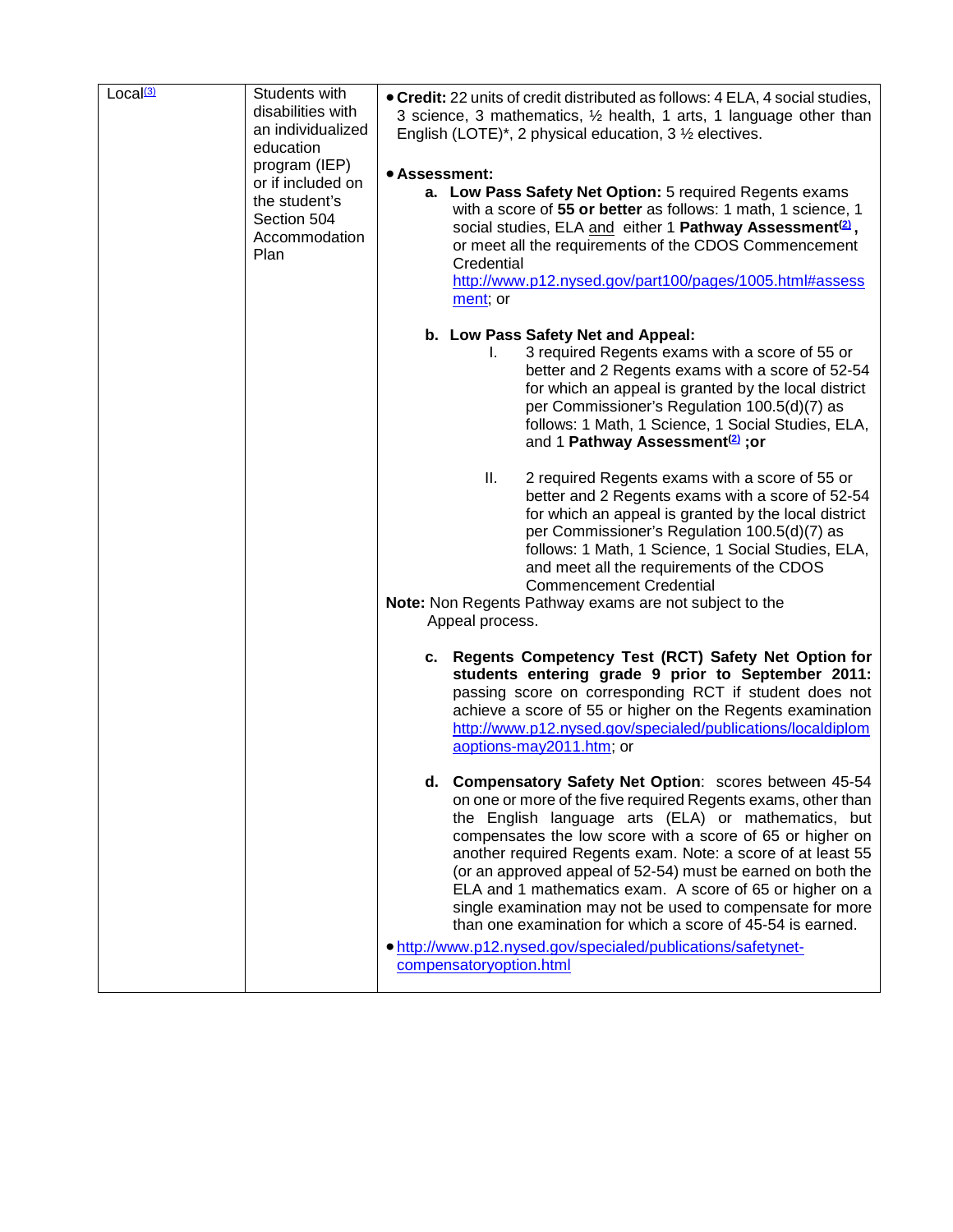| Local Diploma                      | Students with         | • Credit: 22 units of credit distributed as follows: 4 ELA, 4 social studies,                                                      |
|------------------------------------|-----------------------|------------------------------------------------------------------------------------------------------------------------------------|
| (through                           | disabilities with     | 3 science, 3 mathematics, 1/2 health, 1 arts, 1 language other than                                                                |
| Superintendent's<br>Determination) | an IEP                | English (LOTE)* 2 physical education, 3 1/2 electives.                                                                             |
| Revised Jan, 2018                  | Does NOT              | • Assessment:                                                                                                                      |
|                                    | <b>INCLUDE</b>        | A superintendent's determination made upon a parent's written<br>$\circ$                                                           |
|                                    | students with a       | request, based on review of documentation, as to graduation-<br>level proficiency in the subject area in which the student was     |
|                                    | Section 504           | not able to demonstrate proficiency of the State's learning                                                                        |
|                                    | Accommodation<br>Plan | standards through the assessment required for graduation.                                                                          |
|                                    |                       | To be eligible for the superintendent determination:                                                                               |
|                                    |                       | The student must have a current individualized education<br>1.                                                                     |
|                                    |                       | program (IEP) and be receiving special education programs<br>and/or related services.                                              |
|                                    |                       | The student did not meet the graduation requirements through<br>2.                                                                 |
|                                    |                       | the low pass (55-64) safety net option or the compensatory                                                                         |
|                                    |                       | option.                                                                                                                            |
|                                    |                       | The student must have earned the required course credits and<br>3.<br>have passed, in accordance with district policy, all courses |
|                                    |                       | required for graduation, including the Regents courses to                                                                          |
|                                    |                       | prepare for the corresponding required Regents examination                                                                         |
|                                    |                       | areas (English Language Arts (ELA), mathematics, social                                                                            |
|                                    |                       | studies and science).<br>The student must have taken and received a minimum score<br>4.                                            |
|                                    |                       | of 55 on both the ELA and Mathematics Regents                                                                                      |
|                                    |                       | examinations or a successfully appealed a score between 52                                                                         |
|                                    |                       | and 54, except that on or after December 12, 2017, a student                                                                       |
|                                    |                       | who was unable to achieve a minimum score of 55 or did not                                                                         |
|                                    |                       | initiate an appeal of a score of between 52 and 54 on the<br>English and/or Mathematics Regents examinations may be                |
|                                    |                       | considered an eligible student for the Superintendent                                                                              |
|                                    |                       | Determination option, provided that the student has completed                                                                      |
|                                    |                       | the requirements for the New York State (NYS) Career                                                                               |
|                                    |                       | Development and Occupational Studies (CDOS)<br>Commencement Credential.                                                            |
|                                    |                       | There must be evidence that the student participated in all<br>5.                                                                  |
|                                    |                       | Regents examinations required for graduation but has not                                                                           |
|                                    |                       | passed one or more of these examinations.                                                                                          |
|                                    |                       | In a subject area where the student was not able to<br>6.                                                                          |
|                                    |                       | demonstrate his/her proficiency of the State's learning<br>standards through the Regents examinations required for                 |
|                                    |                       | graduation (including ELA and/or mathematics if using the                                                                          |
|                                    |                       | CDOS Commencement Credential to meet the eligibility                                                                               |
|                                    |                       | condition(s) in #4), there must be evidence that the student                                                                       |
|                                    |                       | has otherwise demonstrated graduation level proficiency in                                                                         |
|                                    |                       | the subject area(s).                                                                                                               |
|                                    |                       |                                                                                                                                    |
|                                    |                       |                                                                                                                                    |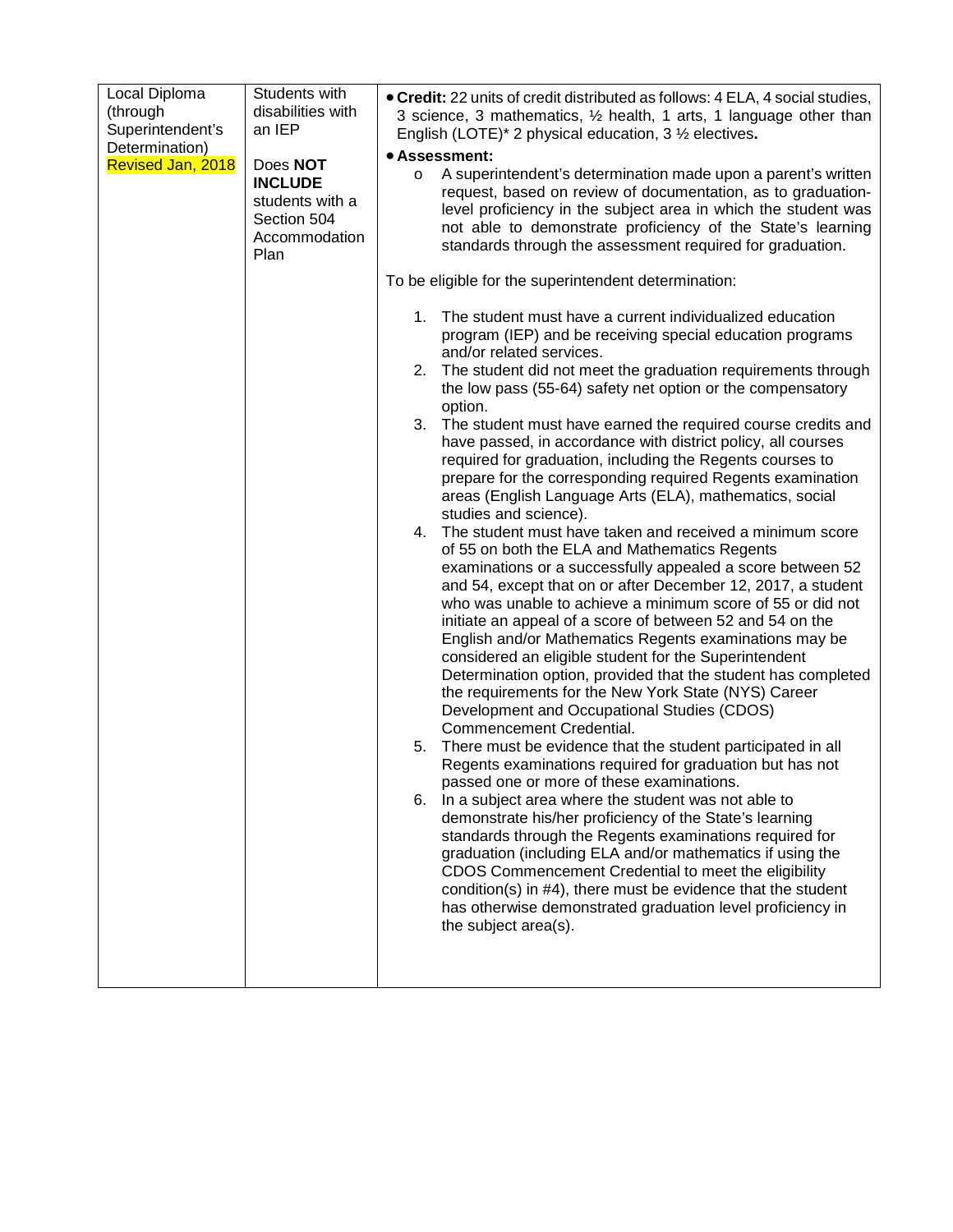| Local Diploma                                                                                                                         | English<br>Language<br>Learners Only | • Credit: 22 units of credit distributed as follows: 4 ELA, 4 social studies,<br>3 science, 3 mathematics, 1/2 health, 1 arts, 1 language other than<br>English (LOTE)*, 2 physical education, $3\frac{1}{2}$ electives.                                                                                                                                                                                                                                                                                                                                                                                                                                                                                                                                                                                                                                                      |
|---------------------------------------------------------------------------------------------------------------------------------------|--------------------------------------|-------------------------------------------------------------------------------------------------------------------------------------------------------------------------------------------------------------------------------------------------------------------------------------------------------------------------------------------------------------------------------------------------------------------------------------------------------------------------------------------------------------------------------------------------------------------------------------------------------------------------------------------------------------------------------------------------------------------------------------------------------------------------------------------------------------------------------------------------------------------------------|
|                                                                                                                                       |                                      | • Assessment:                                                                                                                                                                                                                                                                                                                                                                                                                                                                                                                                                                                                                                                                                                                                                                                                                                                                 |
|                                                                                                                                       |                                      | 4 required Regents exams <sup>(1)</sup> with a score of 65 or better<br>$\circ$<br>and the ELA Regents exam with a score of 55-59 for<br>which an appeal is granted by the local district per<br>Commissioner's Regulation 100.5(d)(7); or<br>3 required Regents exams with a score of 65 or better,<br>$\circ$<br>1 Regents exam with a score of 60-64, and the ELA<br>Regents exam with a score of 55-59. For both the 60-<br>64 and the 55-59 scores, an appeal is granted by the<br>Commissioner's<br>local<br>district<br>per<br>Regulation<br>100.5(d)(7) as follows: 1 Math, 1 Science, 1 Social<br>Studies, ELA, and either 1 Pathway Assessment <sup>(2)</sup> or<br>meet the requirements of the CDOS Commencement<br>Credential<br>Note: Students who choose the CDOS pathway may still appeal an ELA<br>score of 55-59 and one other Regents exam score of 60-64. |
|                                                                                                                                       |                                      | http://www.regents.nysed.gov/common/regents/files/215p12a1.pdf                                                                                                                                                                                                                                                                                                                                                                                                                                                                                                                                                                                                                                                                                                                                                                                                                |
|                                                                                                                                       |                                      | Note: Non Regents Pathway exams are not subject to the Appeal<br>process.                                                                                                                                                                                                                                                                                                                                                                                                                                                                                                                                                                                                                                                                                                                                                                                                     |
|                                                                                                                                       |                                      | Note: English Language Learners seeking an appeal for a score of 55-<br>59 on the ELA Regents Exam are only eligible for an appeal in this<br>area if they entered the United States in grade 9 or after and were<br>classified as an ELL when they took the test the second time.<br>http://www.p12.nysed.gov/part100/pages/1005.html#regpasscore                                                                                                                                                                                                                                                                                                                                                                                                                                                                                                                            |
| Local Diploma,<br>Regents Diploma,<br>Regents Diploma<br>with Advanced                                                                | All Student<br>Populations           | • Credit: Completes all credit requirements as listed above for specific<br>diploma types and successfully completes an approved career and<br>technical education program.                                                                                                                                                                                                                                                                                                                                                                                                                                                                                                                                                                                                                                                                                                   |
| Designation (with<br>or without<br>Honors), with a<br><b>Career and</b><br><b>Technical</b><br><b>Education</b><br><b>Endorsement</b> |                                      | • Assessment: Achieves a passing score on State assessments as<br>listed above for specific diploma types and successfully completes the<br>3 part technical assessment designated for the particular approved<br>career and technical education program which the student has<br>completed.<br>http://www.p12.nysed.gov/part100/pages/1005.html#carteched                                                                                                                                                                                                                                                                                                                                                                                                                                                                                                                    |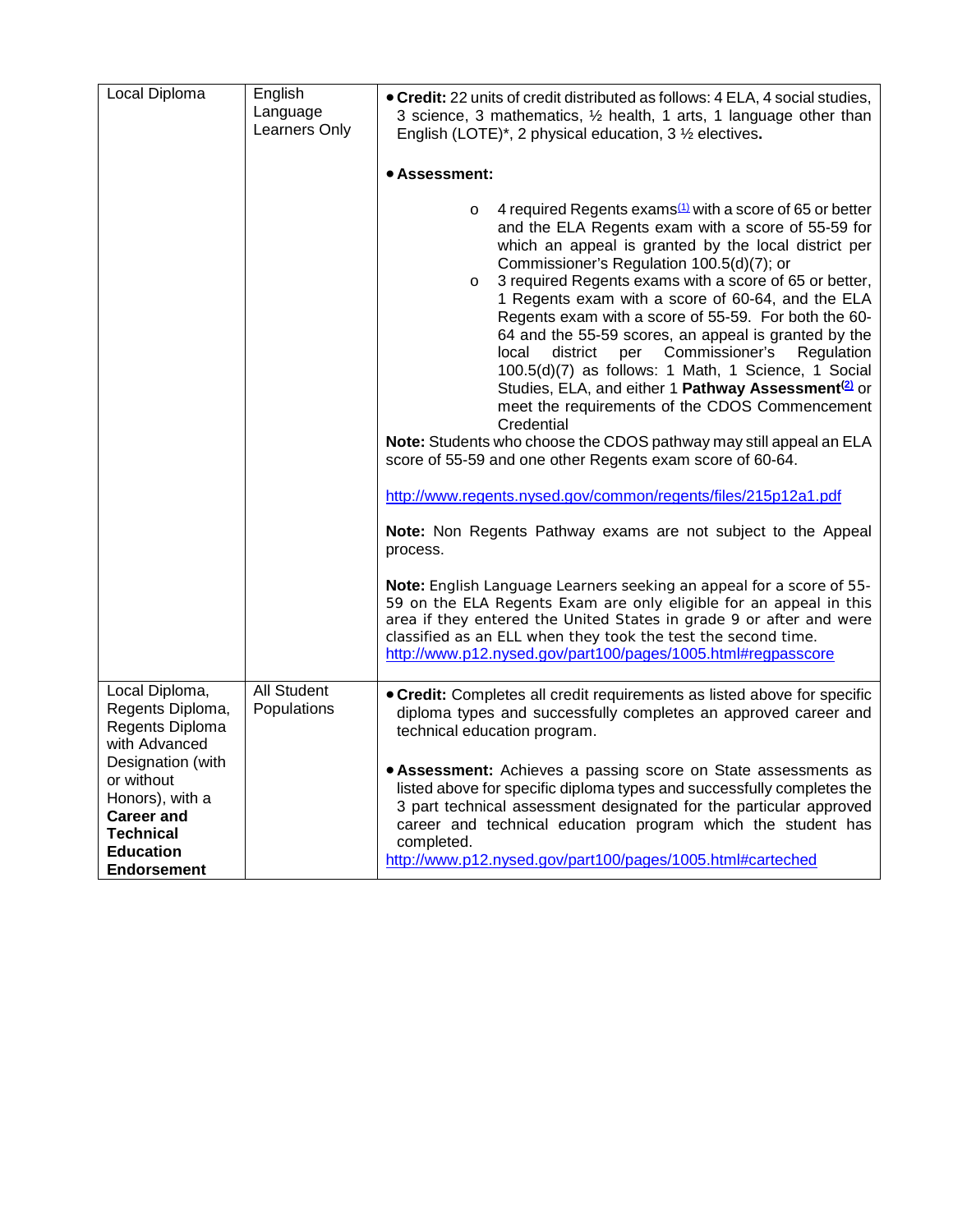<span id="page-6-0"></span>

| <b>Non-diploma High School Exiting Credentials</b>                                        |                                                                                                                     |                                                                                                                                                                                                                                                                                                                                                                                                                                                                                                                                                                                                                                                                                                                                                                                                                                                                                                                                                                                                             |
|-------------------------------------------------------------------------------------------|---------------------------------------------------------------------------------------------------------------------|-------------------------------------------------------------------------------------------------------------------------------------------------------------------------------------------------------------------------------------------------------------------------------------------------------------------------------------------------------------------------------------------------------------------------------------------------------------------------------------------------------------------------------------------------------------------------------------------------------------------------------------------------------------------------------------------------------------------------------------------------------------------------------------------------------------------------------------------------------------------------------------------------------------------------------------------------------------------------------------------------------------|
| <b>Credential Type</b>                                                                    | <b>Available to</b>                                                                                                 | <b>Requirements</b>                                                                                                                                                                                                                                                                                                                                                                                                                                                                                                                                                                                                                                                                                                                                                                                                                                                                                                                                                                                         |
| Career<br>Development and<br>Occupational<br>Studies (CDOS)<br>Commencement<br>Credential | All students<br>other than<br>those who are<br>assessed using<br>the NYS<br>Alternate<br>Assessment<br>(NYSSA)      | • Completes a career plan; demonstrates attainment of the<br>commencement level Career Development and Occupational Studies<br>(CDOS) learning standards in the area of career exploration and<br>development, integrated learning and universal foundation skills;<br>satisfactorily completes the equivalent of 2 units of study (216 hours)<br>in Career and Technical Education coursework and work-based<br>learning (including at least 54 hours of work-based learning); and has<br>at least 1 completed employability profile; OR<br>• Student meets criteria for a national work readiness credential<br>Note: Credential may be a supplement to a Local or Regents diploma,<br>or, if the student is unable to meet diploma standards, the credential<br>may be awarded as the student's exiting credential provided the<br>student has attended school for not less than 12 years, excluding<br>Kindergarten.<br>http://www.p12.nysed.gov/specialed/publications/CDOScredential-<br>memo-613.htm |
| Skills and<br>Achievement<br>Commencement<br>Credential                                   | Students with<br>severe<br>disabilities that<br>are assessed<br>using the NYS<br>Alternate<br>Assessment<br>(NYSAA) | All students with severe disabilities who attend school for not less than<br>12 years, excluding Kindergarten exit with this credential which must<br>be accompanied by documentation of the student's skills and<br>strengths and levels of independence in academic, career<br>development and foundation skills needed for post-school living,<br>learning and working.<br>http://www.p12.nysed.gov/specialed/publications/SACCmemo.htm<br>http://www.p12.nysed.gov/part100/pages/1006.html                                                                                                                                                                                                                                                                                                                                                                                                                                                                                                              |